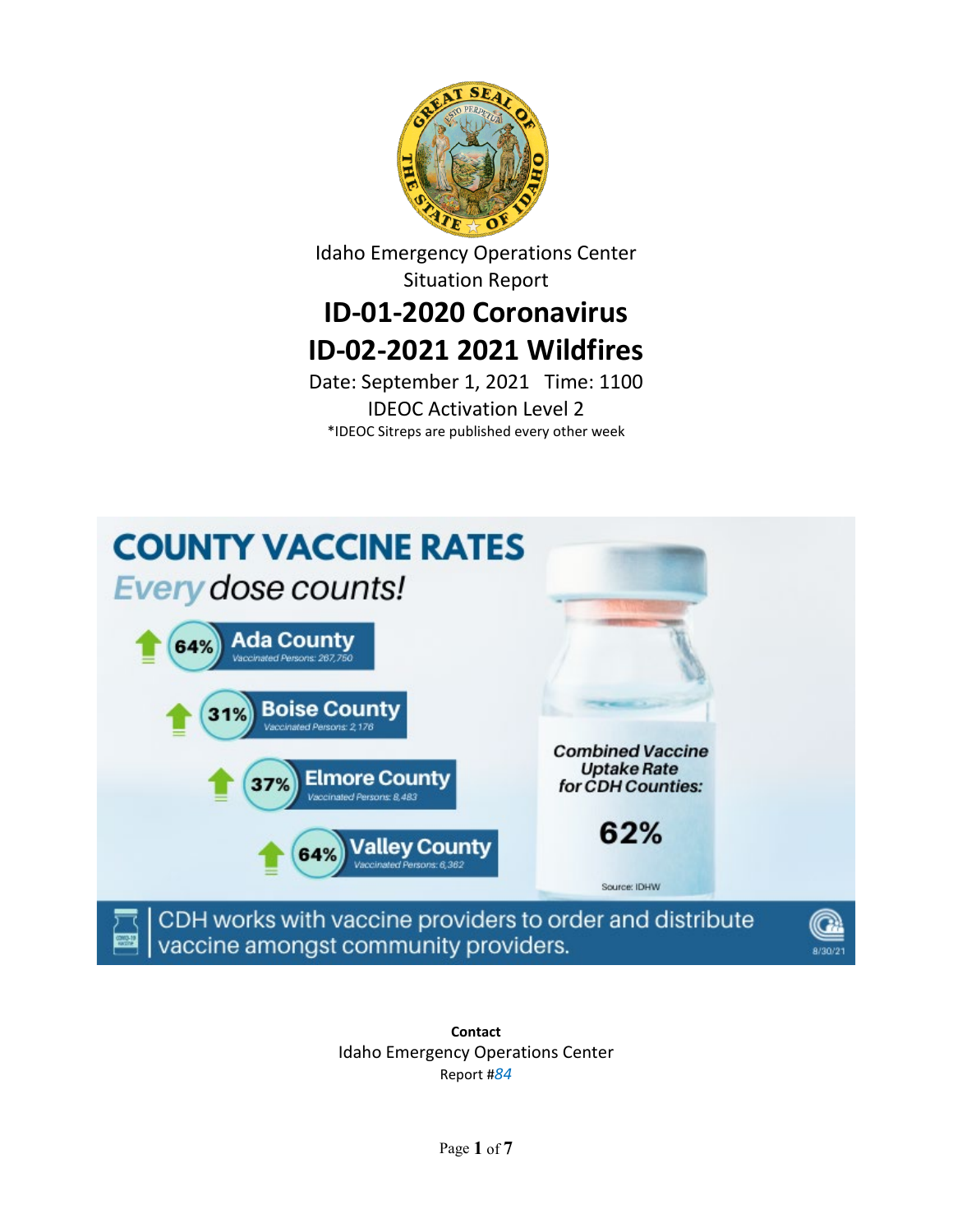### **Incident Overview**

### **IDEOC Sitreps are published every other week on Wednesdays.**

- The IDEOC activated on 3/3/2020 for ID-01-2020 Coronavirus at level 2.
- The Governor issued a state declaration and the President declared a national emergency for COVID-19 on 3/13/2020.
- Four tribes and *20 counties* are under current emergency orders or declarations for COVID-19.
- Idaho is at Stage 4 of the Idaho Rebounds Plan. Click here for more information on [Stage 4.](https://rebound.idaho.gov/stages-of-reopening/)
- The Governor issued a state declaration for wildfire on 7/9/2021.
- *Four counties (Clearwater, Lemhi, Lewis, Nez Perce)* are under current local emergency declarations for wildfire.
- *The Governor re-activated the National Guard on 8/31/2021 and directed funding to support Idaho hospitals overwhelmed with unvaccinated COVID-19 patients.*

#### **In the past two weeks**

- IDEOC continued to work requesting supplies, such as PPE, for local jurisdictions and public health districts are planning for potential surges in healthcare facilities, vaccine distribution and operations.
- The IDEOC continues to partner with and provided support for state and local agencies fighting wildfires.
- *The IDEOC worked with IDHW and the Idaho Hospital Association to mitigate and respond to the stress placed on hospitals statewide by increased capacity due to COVID-19.*

#### **In the next two weeks**

- The IDEOC will continue to maintain clear and consistent communications with the Governor's office, state agencies, local health districts, local jurisdictions, and providers as they pertain to the COVID-19 response.
- The IDEOC will continue to support IDHW with COVID-19 mass vaccination campaign and PPE distribution.
- *The IDEOC will work with IDHW, the Idaho National Guard (IDNG) and other supporting agencies to help support short-staffed facilities.*
- *The IDEOC will reduce its activity level for wildland fire due to the decrease in wildfire incidents throughout the state.*

### **Lifeline Status:**

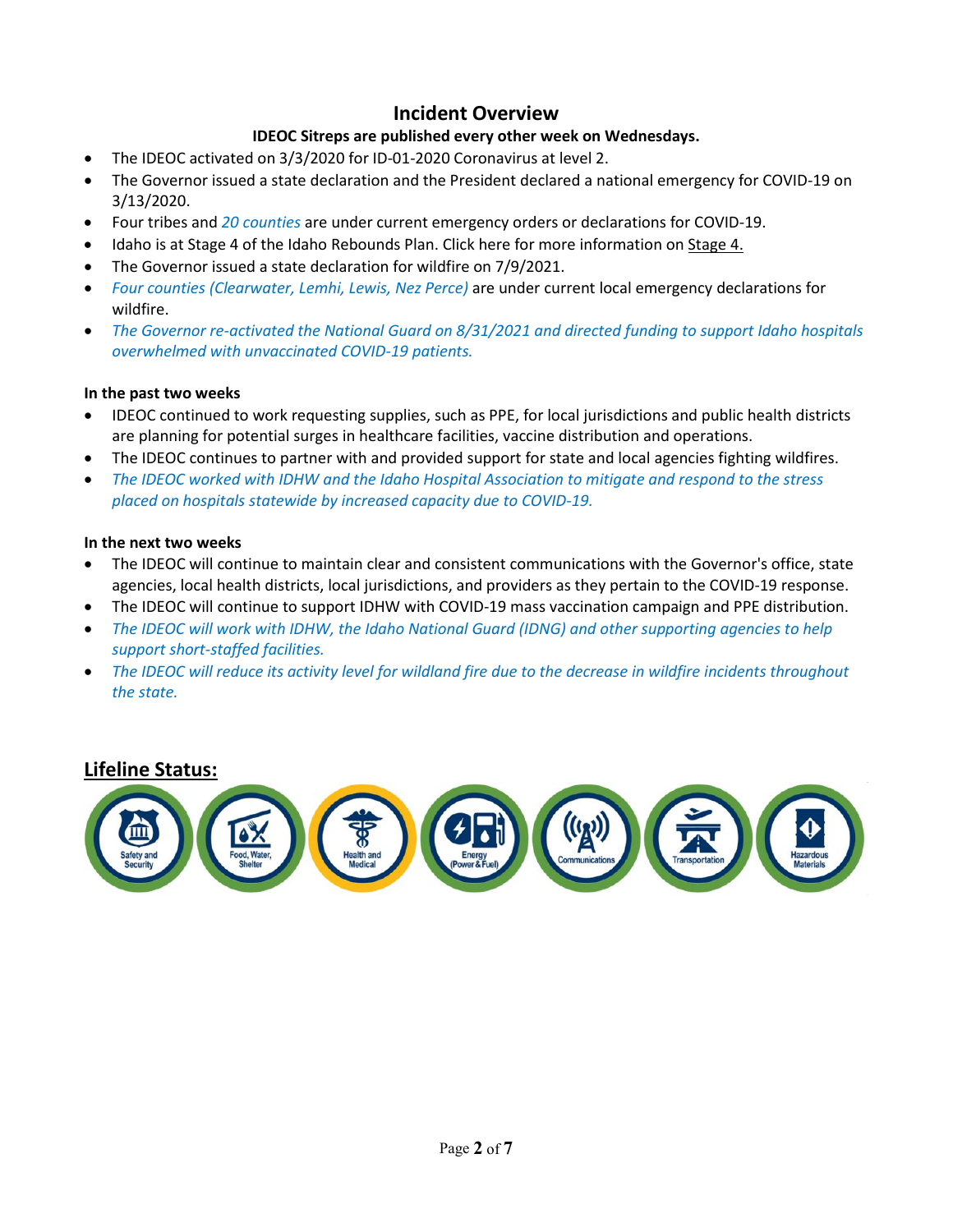# **Event Needs and Status**

|                                      | <b>COVID-19 National Numbers1</b>                                                                                                                                                                                                 |                     | COVID-19 Idaho Numbers <sup>2</sup> |  |  |  |
|--------------------------------------|-----------------------------------------------------------------------------------------------------------------------------------------------------------------------------------------------------------------------------------|---------------------|-------------------------------------|--|--|--|
| <b>Total Cases</b>                   | 39,201,185 up from 37,026,198                                                                                                                                                                                                     | <b>Total Cases</b>  | 221,389 up from 210,315             |  |  |  |
| <b>Total Deaths</b>                  | 640,123 up from 623,363                                                                                                                                                                                                           | <b>Total Deaths</b> | 2,363 up from 2,258                 |  |  |  |
| <b>Total Tested in</b><br>the U.S.** | 525,230,149 up from 504,787,813                                                                                                                                                                                                   | Total Tested*       | 1,596,232                           |  |  |  |
| <b>Vaccine Doses</b><br>Administered | <b>Vaccine Doses</b><br>369,117,822<br>1,492,536<br>Administered                                                                                                                                                                  |                     |                                     |  |  |  |
|                                      | <sup>1</sup> Current national numbers as of $9/01/21$ @ 0521 hours (https://coronavirus.jhu.edu/map.html).<br><sup>2</sup> Idaho numbers current as of $8/31/21$ @ 00 hours. Idaho vaccine numbers current as of $8/31/21$ @ 1300 |                     |                                     |  |  |  |

*hours.* Please note that media might report increased numbers in advance of official postings.

*\*Statewide Testing source is Idaho Laboratory Testing numbers*

*\*\*US Testing source is CDC as of 8/28/21.*

| <b>Significant Idaho Wildfires (FINAL REPORT)</b> |               |                             |  |  |
|---------------------------------------------------|---------------|-----------------------------|--|--|
|                                                   |               |                             |  |  |
| Fire Name: Dixie-Jumbo                            | Acres: 43,430 | Containment: 63%            |  |  |
| Location: North of Dixie, ID                      | Team Type: 2  | Expected Containment: 10/30 |  |  |
|                                                   |               |                             |  |  |
| Fire Name: Trail Creek                            | Acres: 39,845 | Containment: 58%            |  |  |
| Location: 20 miles west of<br>Wisdom, MT          | Team Type: 1  | Expected Containment: 12/1  |  |  |
|                                                   |               |                             |  |  |
| Fire Name: Mud Lick                               | Acres: 20,856 | Containment: 68%            |  |  |
| Location: 23 miles west of Salmon,<br>ID          | Team Type: 2  | Expected Containment: 10/19 |  |  |
|                                                   |               |                             |  |  |
| Fire Name: Cougar Rock Complex                    | Acres: 8,178  | Containment: 63%            |  |  |
| Location: 17 miles NE of Elk River                | Team Type: 2  | Expected Containment: 09/15 |  |  |
|                                                   |               |                             |  |  |
| Fire Name: Character Complex                      | Acres: 11,884 | Containment: 76%            |  |  |
| Location: 3 miles north of Kellogg,<br>ID         | Team Type: 2  | Expected Containment: 12/1  |  |  |
|                                                   |               |                             |  |  |
| Fire Name: Stateline Complex                      | Acres: 12,764 | Containment: 50%            |  |  |
| Location: 6.5 miles SW of Regis, MT               | Team Type: 2  | Expected Containment: 10/31 |  |  |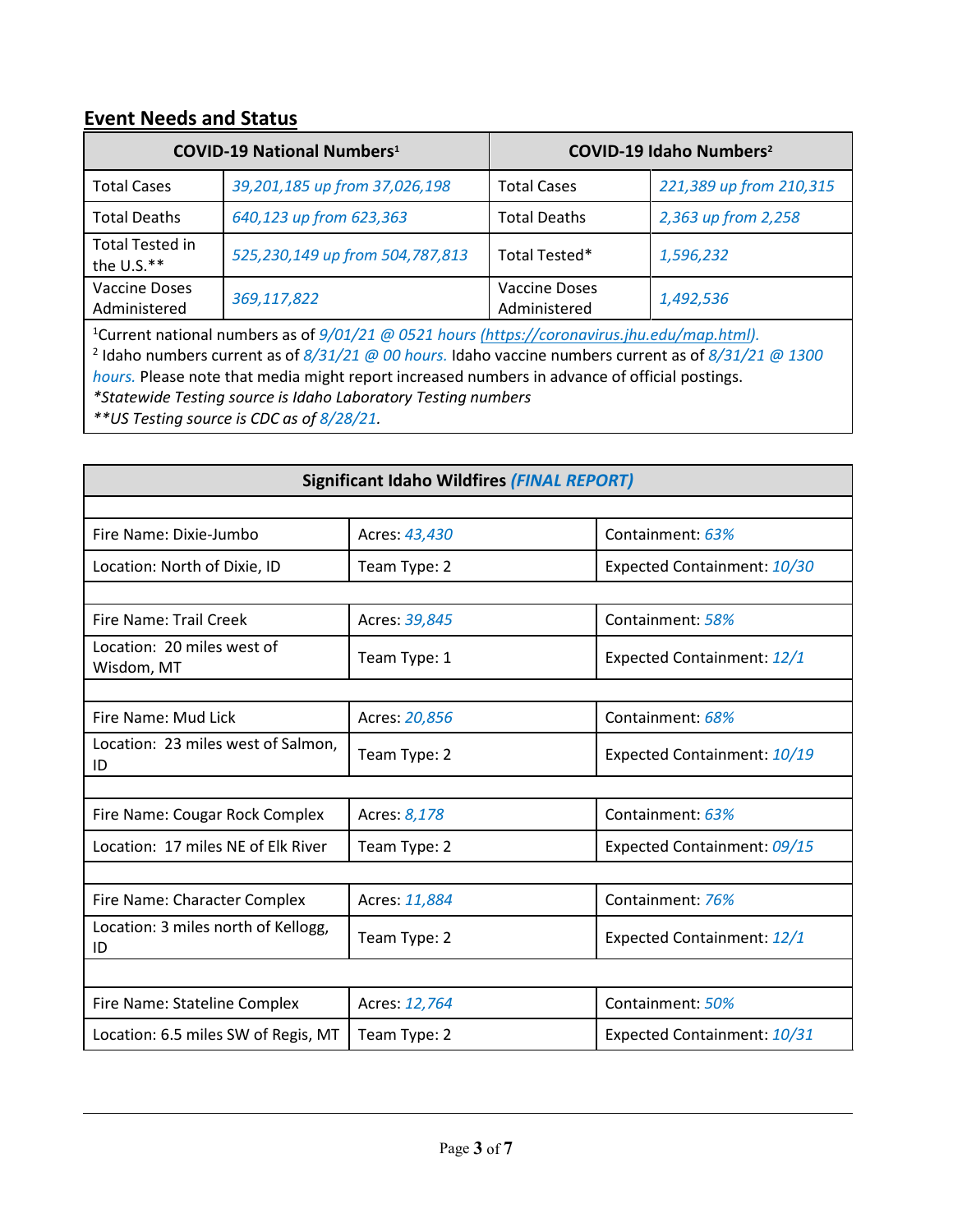| Fire Name: Granite Pass Complex                                                                | Acres: 5,910  | Containment: 25%             |  |  |  |
|------------------------------------------------------------------------------------------------|---------------|------------------------------|--|--|--|
| Location: 30 miles SW of Missoula,<br>MT                                                       | Team Type: 2  | Expected Containment: 09/15  |  |  |  |
|                                                                                                |               |                              |  |  |  |
| Fire Name: Storm Theatre Complex                                                               | Acres: 22,319 | Containment: 10%             |  |  |  |
| Location: 35 miles SW of Missoula,<br>МT                                                       | Team Type: 3  | Expected Containment: 10/15  |  |  |  |
|                                                                                                |               |                              |  |  |  |
| Fire Name: Bedrock Fire                                                                        | Acres: 11,205 | Containment: 100%            |  |  |  |
| Location: Near Lenore                                                                          | Team Type: 3  | <b>Expected Containment:</b> |  |  |  |
|                                                                                                |               |                              |  |  |  |
| 9/01/2021 NIFC Sitrep includes 11 other fires in Idaho. https://www.nifc.gov/nicc/sitreprt.pdf |               |                              |  |  |  |

|                 | <b>Safety and Security</b> |                                |                                                                                                                                                                                                                                   |
|-----------------|----------------------------|--------------------------------|-----------------------------------------------------------------------------------------------------------------------------------------------------------------------------------------------------------------------------------|
| Fire<br>Service | <b>GR</b>                  | Lowered<br><b>Restrictions</b> | Lemhi County will be removing County Fire Restrictions.<br>Other parts of the state have also decreased fire restriction<br>levels. The Coeur d'Alene Dispatch Zone has decreased the<br>fire danger rating from Extreme to High. |

| Food, Water. | Food, Water, Shelter |  |                       |
|--------------|----------------------|--|-----------------------|
|              | <b>GR</b>            |  | Nothing new to report |

| Power & Fuel) | <b>Energy (Power &amp; Fuel)</b> |  |                        |
|---------------|----------------------------------|--|------------------------|
|               | <b>GR</b>                        |  | Nothing new to report. |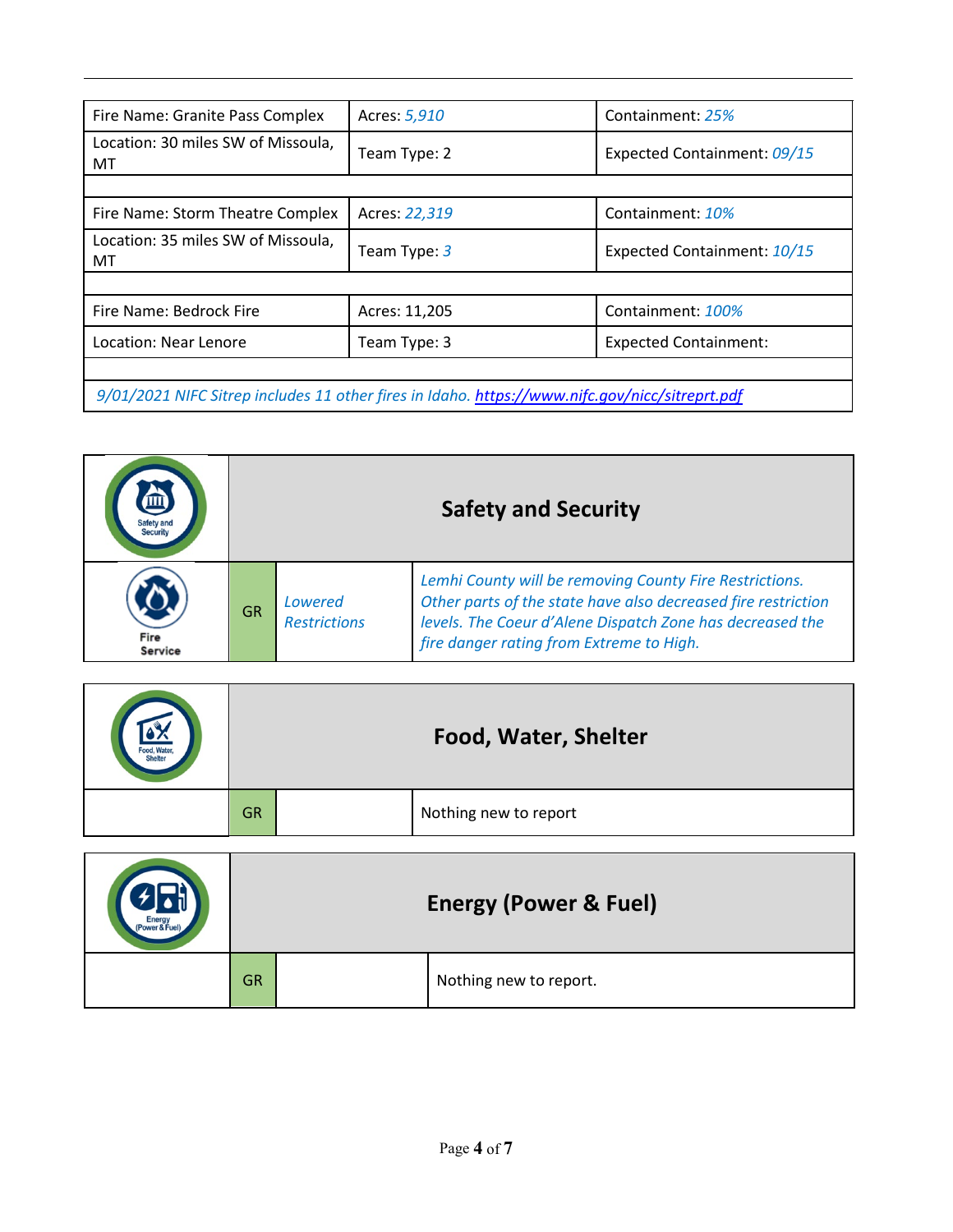| lealth and              |           |                                               | <b>Health and Medical</b>                                                                                                                                                                                                                                                                                                                                                                                                                                                            |
|-------------------------|-----------|-----------------------------------------------|--------------------------------------------------------------------------------------------------------------------------------------------------------------------------------------------------------------------------------------------------------------------------------------------------------------------------------------------------------------------------------------------------------------------------------------------------------------------------------------|
| Medical<br>Care         | <b>YW</b> | <b>Hospital Capacity</b><br>and Risk Category | IDHW continues to monitor hospitalization rates.<br>Currently 64% of hospitals in Idaho have limited or no<br>capacity and an average of 74% are working under some<br>levels of stress due to COVID and other issues.<br>Nearly all Idaho hospitals are overwhelmed with mostly<br>unvaccinated COVID-19 patients increasing the potential<br>of activating statewide crisis standards of care.                                                                                     |
| Medical<br>Care         | YW        | <b>Staffing</b>                               | The re-activation of the IDNG, in addition to the securing<br>of government contracts, has provided the potential for<br>more clinical and nonclinical staffing in stretched<br>healthcare facilities. Up to 150 guardsmen and an<br>additional 200 medical and administrative personnel will<br>be made available to Idaho through the U.S. General<br>Services Administration. Additionally, a 20-person<br>Department of Defense medical team will be deployed to<br>North Idaho. |
| Public<br>Health        | YW        | COVID-19 Testing                              | The COVID-19 positivity rate is at 13.2% for the week of<br>8/21. This is the highest positivity rate since January 2021.<br>Governor Little said he is directing \$30 million toward<br>expanded COVID-19 testing in Idaho K-12 schools to help<br>meet the need.                                                                                                                                                                                                                   |
| Public<br>Health        | <b>GR</b> | COVID-19<br>Vaccination                       | Governor Little stated that we need more Idahoans to<br>choose to receive the COVID-19 vaccine now to reduce the<br>potential of implementing the statewide crisis standards of<br>care.<br>The COVID-19 vaccine is free, and all Idahoans and<br>nonresidents age 12+ can get vaccinated any time: Visit a<br>local pharmacy or get an appointment at<br>http://covidvaccine.idaho.gov                                                                                              |
| Public<br>Health        | <b>GR</b> | COVID-19 Antibody<br><b>Treatment</b>         | The state is working to launch COVID-19 antibody<br>treatment centers throughout Idaho. Antibody treatment<br>may help reduce the strain on hospitals by reducing the<br>patient's risk of severe illness. Click here for more<br>information on monoclonal antibody treatment for high-<br>risk COVID-19 positive patients.                                                                                                                                                         |
| <b>Public</b><br>Health | <b>GR</b> | <b>Rural Health Care</b>                      | \$10 million from the American Rescue Plan Act is being<br>directed to address constraints and emerging needs in<br>Idaho hospitals and skilled nursing facilities. This funding<br>will be especially helpful for rural communities where staff<br>requirements can be difficult.                                                                                                                                                                                                   |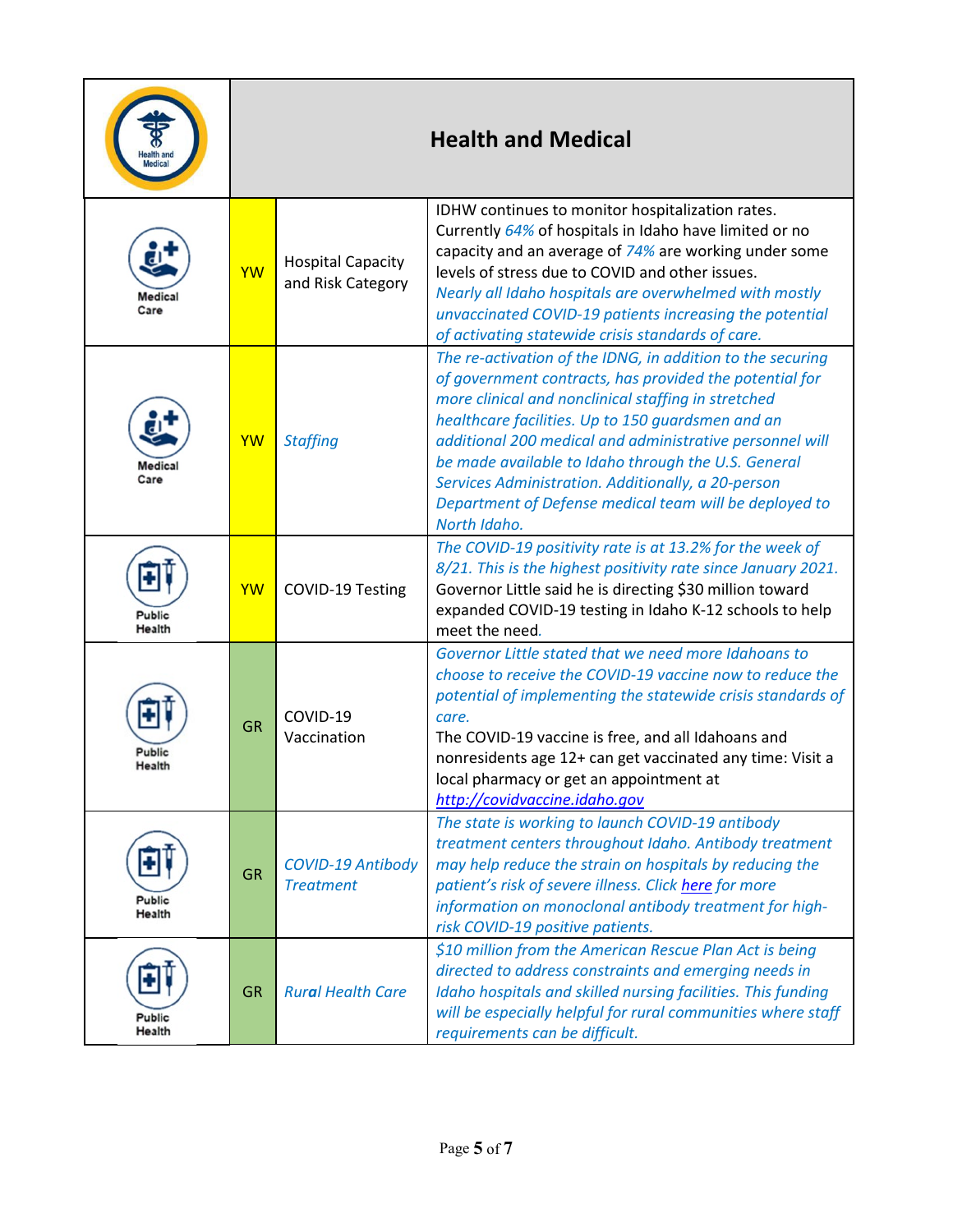| Communications | <b>Communications</b> |  |                        |
|----------------|-----------------------|--|------------------------|
|                | <b>GR</b>             |  | Nothing new to report. |

| $\cong$<br><b>Transportation</b> | Transportation |  |                        |
|----------------------------------|----------------|--|------------------------|
|                                  | <b>GR</b>      |  | Nothing new to report. |

| <b>Hazardous</b><br><b>Materials</b> | <b>Hazardous Waste</b> |  |                        |
|--------------------------------------|------------------------|--|------------------------|
|                                      | <b>GR</b>              |  | Nothing new to report. |

## **Weather Outlook**

*Sunny and cool Wednesday (9/1) except a few showers in the northern Panhandle. Smoky in the east and extreme south. Sunny with little temperature change Thursday and Friday (9/2-9/3). Sunny and smoky in the south and partly cloudy in the north, and warmer Saturday and Sunday (9/4-9/5). Partly cloudy, breezy, and slightly cooler in the Panhandle Monday (9/6), but continued sunny, smoky, and warm in the south.*

# **Helpful Links/Publications**

- [Idaho Coronavirus Information](https://coronavirus.idaho.gov/)
- [Idaho economy opening guidelines](https://rebound.idaho.gov/)
- [CDC Vaccine Planning Guidance](https://www.cdc.gov/coronavirus/2019-ncov/vaccines/8-things.html)
- [8 Things to Know About Vaccine Planning](https://www.cdc.gov/coronavirus/2019-ncov/vaccines/8-things.html)
- [COVID-19 Vaccine Briefing](https://idhw.webex.com/idhw/onstage/g.php?MTID=e2cccf5a363cfc1e7654e8fb651232869) every Tuesday at 1430
- [COVID-19 Vaccine FAQs](https://coronavirus.idaho.gov/wp-content/uploads/2020/12/VaccineFAQs12.31.2020FINAL.pdf)
- [Stage 4 guidelines](https://rebound.idaho.gov/stages-of-reopening/)
- [Additional aid to Ag producers and businesses](https://www.usda.gov/media/press-releases/2021/06/15/usda-announces-additional-aid-ag-producers-and-businesses-pandemic)
- **USDA Announces Pandemic Assistance for Timber Harvesters and Haulers**
- [CDC Guidance for Vaccinated Individuals](https://www.cdc.gov/coronavirus/2019-ncov/vaccines/fully-vaccinated.html)
- *[What is Monoclonal Antibody treatment?](https://combatcovid.hhs.gov/i-have-covid-19-now/monoclonal-antibodies-high-risk-covid-19-positive-patients)*